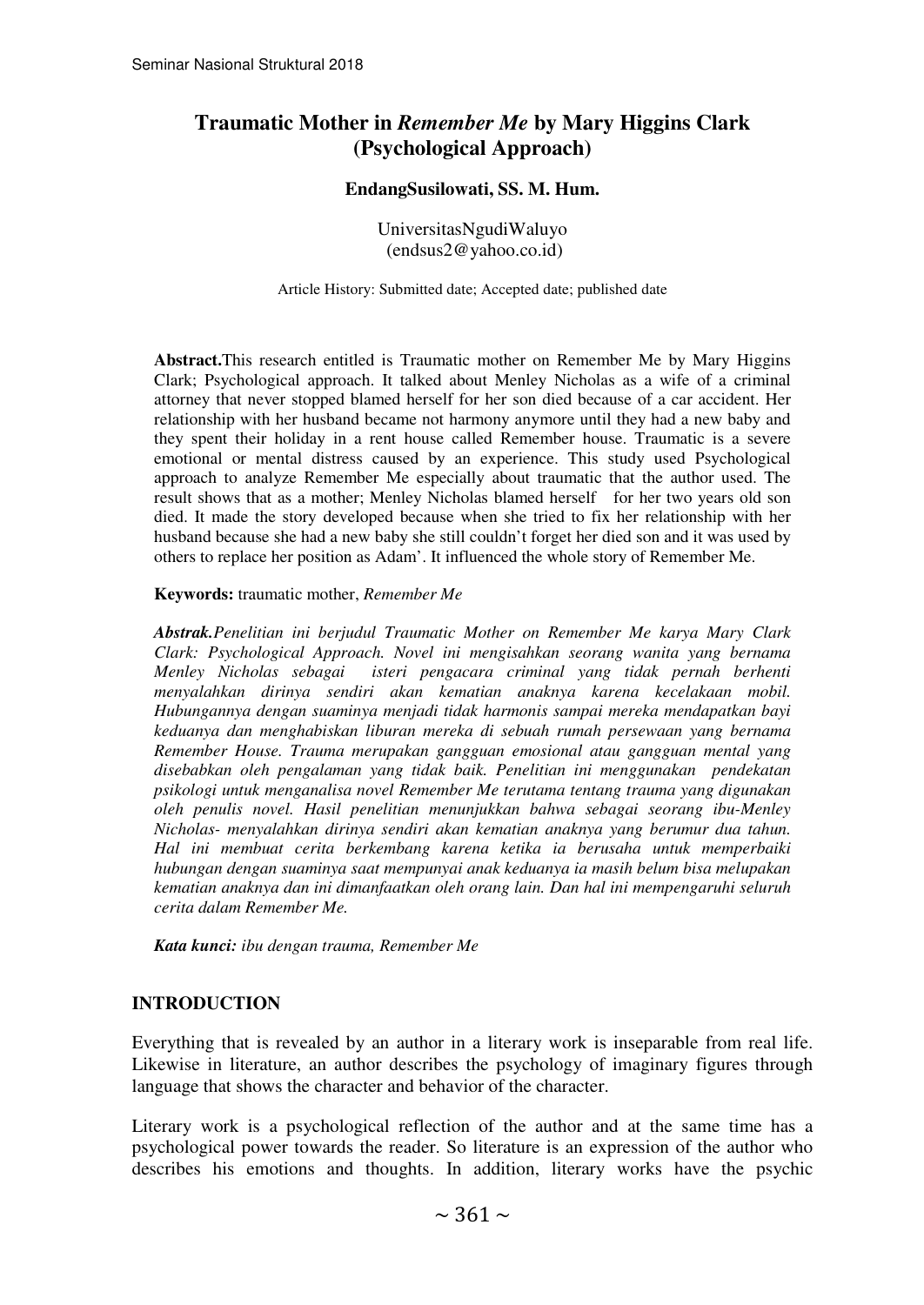expressive "object" of the author to explore his heart, soul movements are the driving force for a literary work production. (Endaswara, 2008: 102).

Wallekand Warren (1973: 94) said that literature is a description of life and life is social reality. Glorier (1977: 291) suggested that the statement is a unique part of a work of fiction as in the novel. Thus, each character can determine the outcome of the story as a whole.

Marry Higgins Clark is an American novelist. She was the winner of the 55th Edgar Allan Poe Award. Her novels are mystery novels and some are best sellers, one of which is Remember Me, which she wrote in 1994. This novel tells about Menley Nicholas, a book writer who married to a lawyer. Menley was traumatized by the loss of her 9-month-old son, Bobby, who died on a train when Bobby was with her. The death of Bobby made the relationship between Menley and Adam- her husband became in harmony because Menley always felt she was the cause of Bobby's death. But their relationship began to change when she gave birth to her second child Hannah. They both decided to take a vacation and rent a house called Remember House. While on vacation this story was developing. Menley, who was still traumatized by the loss of her first child, felt haunted by Bobby. She often heard Bobby's voice in the house. And it made her feel even guiltier about her husband. But Hannah's presence made her able to rise from her trauma

Menley'strauma made the story develop. When they rented Remember House, Adam Nicholas received a case of alleged murder of Vivian by her husband named Scott Covey. Scott has drowned his wife at sea. Nobody believed that so did Menley because Scott and Vivian loved each other and Scott loved his wife very much. Menley convinced Adam that Scott was innocent.

Menley's trauma also made Elaine, Menley's best friend and Adam was jealous. Elaine saw Adam loved his wife so much that she hoped she could replace Menley's position as Adam's wife. Elaine, who was Menley's best friend while in Remember House, used Menley's trauma by giving horror stories about Remember House. Elaine knew that Scott Covey killed his wife, in collaboration with Scott in an attempt to get Adam. She recorded several footage of the child's voice that resembled Bobby to convince Menley that Bobby haunted her and made her trauma worse. Elaine told Scott to kill Menley by drowning her in the sea as if Menley committed suicide due to the trauma she had so that she could replace her to become Adam's wife. Her efforts failed, because Menley was able to control her trauma and tried to remain calm against Scott, who in the end both was arrested by the police.

Based on the story above, the researcher is interested in analyzing the trauma that happened to Menley as a mother who felt guilty about her child's death and her efforts to control the trauma to stay alive for her second child using a psychological approach.

## **METHOD**

This study uses a psychological approach. Wellek and Warren (1973: 94) said that literature is a description of life and life is social reality. Glorier (1977: 291) suggested that characterization is a unique part of a work of fiction as in the novel. Thus, each character can determine the outcome of the story as a whole.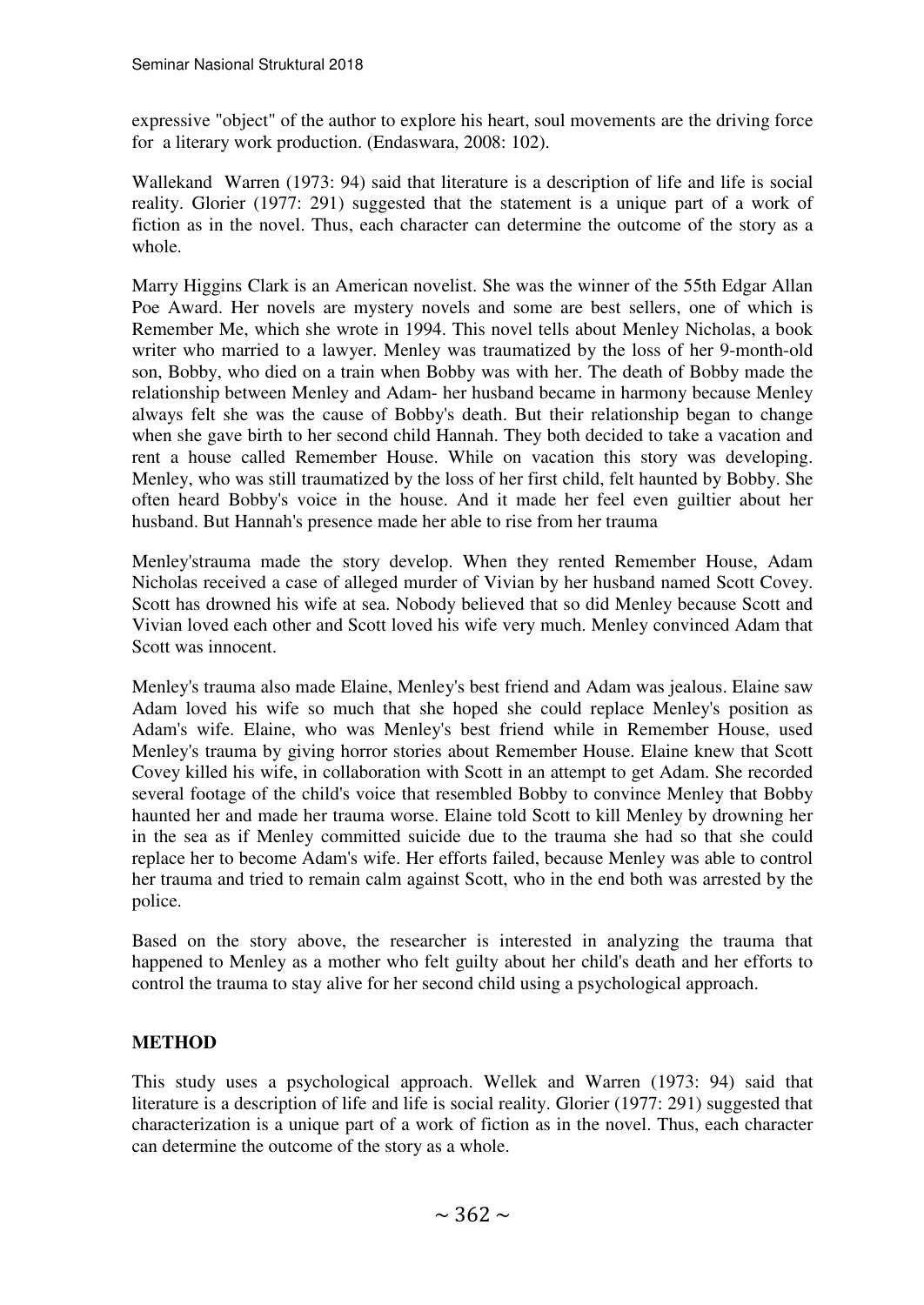In Remember *House*, Clark tells the life of the main character as a writer who was traumatized by the death of her first child. Because trauma is a psychiatric problem, the researcher uses a psychological approach to analyze the psychiatric problems experienced by the main character. In using a psychological approach because the study is a novel as one of the products of literary works, the researcher also conducts novel intrinsic analysis that focuses on characters and characterization; plot and plotting.

### **RESULTS AND DISCUSSION**

#### **Analysis intrinsic novel**

According to Abrams (1981: 200 characters are people displayed in a narrative work, or drama, which the reader interpreted as having moral qualities and certain tendencies such as those expressed in speech and what is done in action. characterization is a representation of a clear picture of someone displayed in the story.

#### **Character and characterization**

According to Foster (1970:75) character can be divided into simple or flat character and complex or round character. Foster said that flat character in their purest form; they are constructed round single idea or quality: when there is more than one factor in them, we get the beginning or the curve towards the round. Meanwhile complex character is a character that has various possibilities on the side of his life, his personality and identity. A round character can have a certain character that can be formulated, but it can also display character and various behaviors, maybe even as contradictory and unpredictable. Compared to simple figures, round characters are more like real human life, because in addition to having various possible attitudes and actions, it also often gives a surprise (Abrams, 1981: 20-21).

In novel *Remember Me*, the main character is Menley Nicholas. This character is a round character because she is portrayed as a mother who is strong in fighting her post trauma. The other characters are Adam Nicholas; Menley's husband is flat character. From the beginning of the story until the end, he was portrayed as a good husband and loved his family so much. He supported the story developed because as the lawyer, he received Scott Covey's case who was suspected murder his wife. It made Scott knew Menley and they introduced each other. The antagonist characters are Scott Covey and Elaine. They were round characters. At the first story they were portrayed as good people and cared to Menley, but at the end of the story they were portrayed as bad character. They were the main source of Menley's terror in Remember House. All the terrors to Menley were from Scott and Elaine. They coordinated each other to get their ambitions. Scott wanted to save himself from being suspected as Vivian's death or his wife's death. Elaine wanted to replace Menley's position as Adam's wife. Scott agreed to kill Menley because Elaine knew that he murdered his wife. It made the story became interesting and how Menley effort to fight herself from all the terror that she received.

### **Plot and Plotting**

Stanton (1965: 14) said that a plot is a story that contains the sequence of events, but each event is only connected with a cause and effect, one event caused or caused another event to occur. In line with Stanton, Boulton (1985: 45) said a plot is a story, a selection of events is arranged in time; it has causality, one thing leads to another.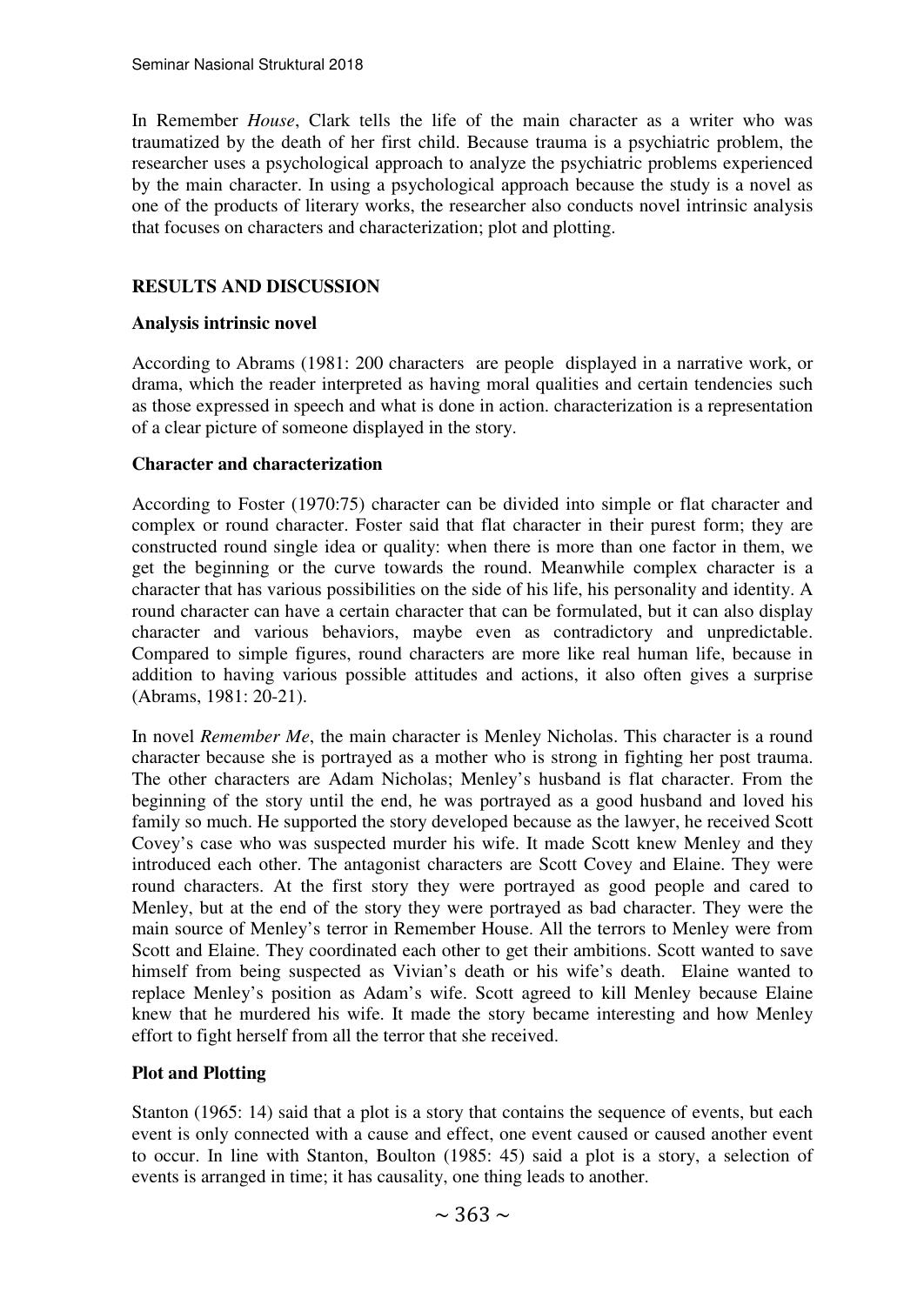Based on time, plot can be divided into progressive and flash Back. On Remember Me, its plot is flash back. The story is begun with Menley's scary when she saw Scott Covey in her rent house and it's the climax of novel. Then story continued with how Scott Covey explained when her wife was drowned in the sea, how Menley and Adam decided to rent house, Adam received Scoot Covey's case, Menley was haunted in her rent house, then back to the first story when she saw Scott Covey in her house and tried to kill her by bringing her to the sea and tried to drown her, the story continued to Elaine was arrested by the police because she planned all he things to replace Menley's position as Adam's wife and it is the end of the story as Menley and Adam bought Remember house as their own house and continued their life.

#### **Traumatic mother in** *Remember Me* **by MaryHiggins Clark (Psychological approach)**

Carruth (2006; 16) said that trauma is a mental disorder because of traumatic events such as suffering a severe health crisis, facing the death of a loved one, or being suffering the victim of a violent crime. In Remember House by Mary Higgins Clark, Menley Nicholasthe first character- got her traumatic because she saw her lovely son death. "*Knowing he was dead. Rocking himin her arms. Screaming and screaming,"Bobby, I want Bobby. Bobbbbbyyyy."*(Clark: 1994: 23).The child's death made the main character felt guilty and it caused her suffered from post traumatic Stress Disorder (PTSD) which, according to Zweeben (2010; 270), one of the signs was flash back or feeling like the scary events were happening again. This also happened to the main character who was always remembered his son died every she heard word " tragic accident"..

"Tragic accident. How many times had she heard those words. They triggered such terrible memories. They flooded over her. Driving on that unfamiliar country road, Bobby in the backseat.A glorious sunny day.Feeling so great.Singing to Bobby at the top of her lungs.The unguarded railroad crossing. And then feeling the vibrations. Looking out the window.The conductor's franctic face.The roar and the screech of metal as the braking train bore down on them. Bobby screaming, "Mommy, Mommy." Then his eyes closing. He was dead."

"…Adam glanced at her. "oh my God. "They were approaching a rest stop. He pulled into it, braked the car and turned to wrap his arms around her. It's okay, sweetheart. It's okay."

In the backseat, Hannah began to wail.

Bobby wailing, "Mommy, Mommy."

Hannah wailing…

"Make her stop!" Menley screamed. "Make her stop!"(Clark : 1994:23)

In according to Zweeben, Carruth (2013: 37) stated that the symptoms can start from the person's own thoughts and feelings. Words, objects, tragic or situations that are reminders of event can also trigger re-experiencing symptoms. From the quotation above, it can be seen when she heard tragic accident Menley always remembered the incident whenshe drove a car on a road she didn't really know and finally her car was hit by a train which caused his son died. Menley always sweat and didn't control herself to be able to distinguish between Booby and Hannah her second child. It happened when Menley wasn't able to forget herself from the accident that made her lovely son died.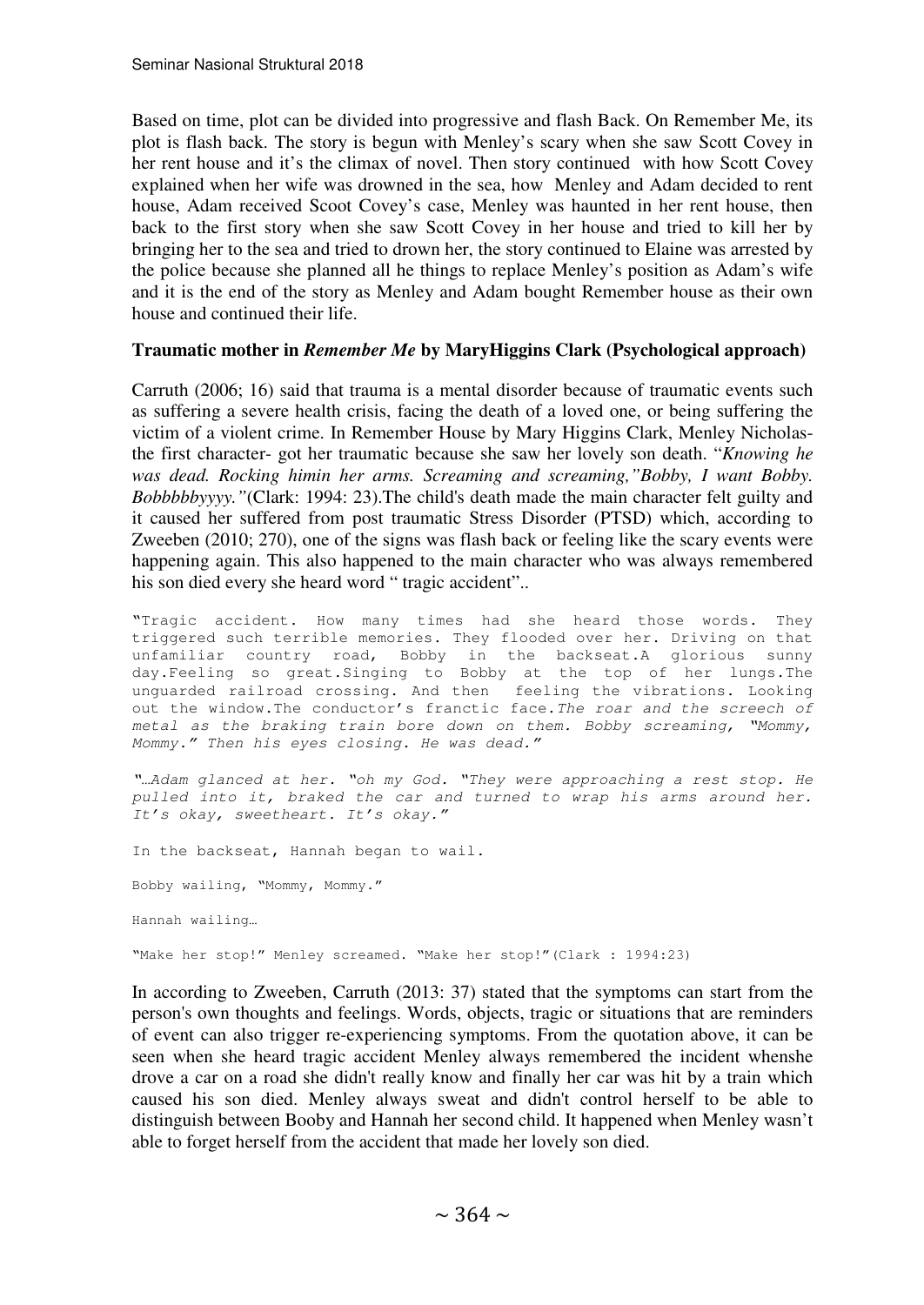Traumatic Mother in *Remember House*is also reinforced by the expression of Psychiatrist who cared for Menley.

"You're having what is called delayed post-traumatic stress disorder, which is not uncommon after a frightful experience, but there is treatment available, and I recommend it." (Clark: 1994: 13).

How others can in the traumatized person life and the whole respond to trauma can have either a detrimental or ameliorating impact on how traumatized people experience the traumatic event, makes meaning of it, and negotiates the emotional hazardous landscape of his / her relationship to the trauma. It can be seen when Menley had her second child. At the first time she refused her first child with her.

"And when Hannah was finally born, and the doctor had laid her in the arms arm in the delivery room, she had pushed her away." I want Bobby, "she had sobbed. "I want Bobby." (Clark: 1994: 57)

Because traumatic events create disconnection in relationships, the people closest to the traumatized person can experience of disconnection and thus ameliorate the influence of traumatic events on a person's identity, meaning, and worldview in a supportive way, offering hope, comfort, a sense of safety, acceptance and compassion and helping people realize that his / her reactions to traumatic events are not normal personal failures. The clinic provides a context in which the traumatized person can feel safe enough to be vulnerable, rebuild the connection, and repair damage to his / her sense of self (Zweeben: 2013: 101). This was also done by Dr.Kaufman, who treated Menley as stated in chapter three.

"She has been seeing the psychiatrist, Dr. Kaufman, weekly, and Kaufman wholeheartedly endorsed the idea of a vacation.

"The episodes are understandable and in the long run beneficial," she said. "For nearly two years after Bobby's death, you were in denial. Now that you have Hannah, you're finally dealing with it. Take this vacation. Get away. Enjoy yourself. Just take your medication. And, of course, call me at any time if you need me. Otherwise, I see you in September. "(Clark: 1994: 13)

 Herman (1992: 51) also describes the multidimensional impact of trauma on identity. "Traumatic events call into question basic human relationships. They breach the attachments of family, friendship, love, and community. Menley's relationship with her husband even though Hannah was already there, their second child was still not normal because Menley felt that her husband still did not fully trust her in terms of caring for children. As Menley revealed when Adam wanted to go home quickly and met Menley and Hannah. "After they said good-bye, he replaced the receiver and whispered to himself," I hope the real reason for rushing home is not that you are trustingme alone with the baby. "(Clark: 1994: 15). This distrust of ability arose as a result of losing her first child so Menley felt that she was not fully trusted that she could take care of her second child. Menley's guilty also can be seen when she had argued with her husband when Adam didn't allow her to swim without him.

"She stopped." And be sure to leave the monitor on when your daughter is asleep. Right? And don't you think it would be nice to have Amy stay overnight? To mind me, not Hannah, me? Right? And isn't your little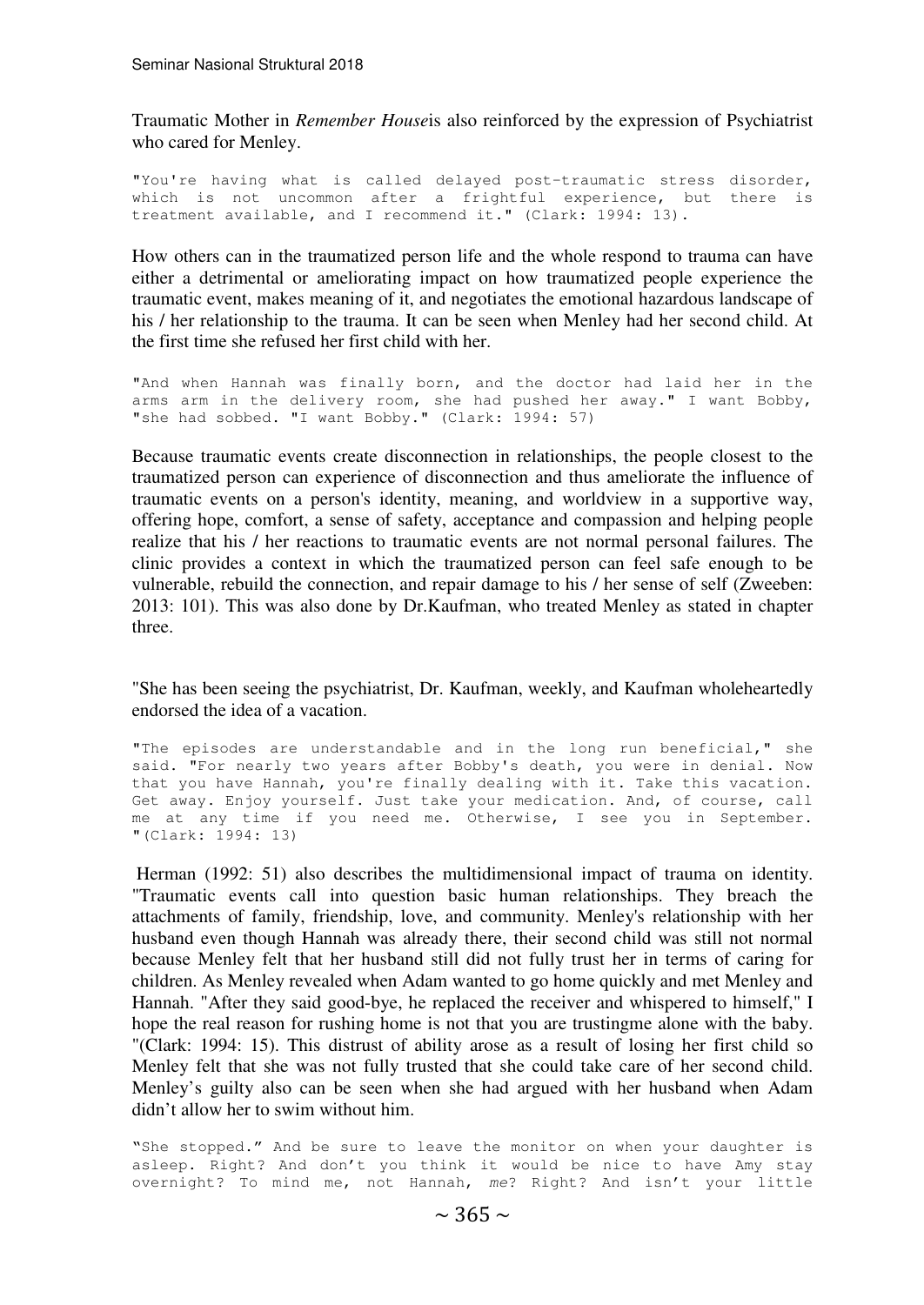weapon the implied threat that we need full-time live- in help because maybe this post-traumatic stress thing is a problem? After all, I was the one who drove the car in front of the train when your son was killed."(Clark:1994:132)

Menley felt that her ability to take care herself and her baby was not fully trusted by her husband. She didn't realize that actually her husband really loved and cared her. This different perspective made her and her husband often argued.

" Adam grasped her arms. "Menley, stop it. Damn it. You keep blaming me for not forgiving you for Bobby's death, but there's no question of blame here. The only problem is that you can't forgive yourself." (Clark :1994: 132)

As a mother with two years of trauma and getting therapy, Menley has begun to be able to control herself to be stronger because she is needed by her second child Hannah. Although she is still often haunted by the fear of losing her child, she can control hir emotions.

"By mid-morning, Menley had begun to convince herself that the terror that had been recovered from her had been simply a vivid dream. With Hannah held tightly in her arms she walked outside to the edge of the embankment. "(Clark: 1994: 61).

The terror experienced by Menley in Remember House proved that Menley was a tough mother who could face all terror to take advantage of her condition and be able to continue her life.

"Because you're crazy, Menley, that's why. Crazy and hallucinating and depressed. Everyone, even Adam, is going to be so grateful that you didn't take the baby with you when you committed suicide."......

Menley had to will herself not to panic. She had held her breath until her lungs were bursting, forced her body to go limp when she was wild to struggle…."(Clark :1994 :320,330)

Actually Menley's traumatized had been relieved as her therapist said she could take vacation with Adam and her second baby. But in her rent house when she was on vacation she often heard train's voice that made her afraid.

"Hannah cooed and pulled her mother's hair, and as Menley gently disentangled the small fingers, a thought came to her: last night when I woke up to the roaring of the train, Hannah was screaming.

"Did the train wake you up too?" she cried. "Was that why you were so frightened? Oh, Hannah, what is happening to us? What kind of craziness are you picking up from me?" (Clark: 1994:173)

The train voice made her trauma released. She became worried something bad would happen to her and her second baby. It's common sign for traumatized person; as Carruth (2013: 37) said that the symptoms can start from the person's own thoughts and feelings. Words, objects, tragic or situations that are reminders of event can also trigger reexperiencing symptoms. In this case, Menley heard train's voice and it made her remembered Bobby when he was hit by train in her car. This condition made her trauma was worst. And of course it would not be saved for her and her baby. This condition is strengthened by Menley therapist when Adam called him and told something bad happened